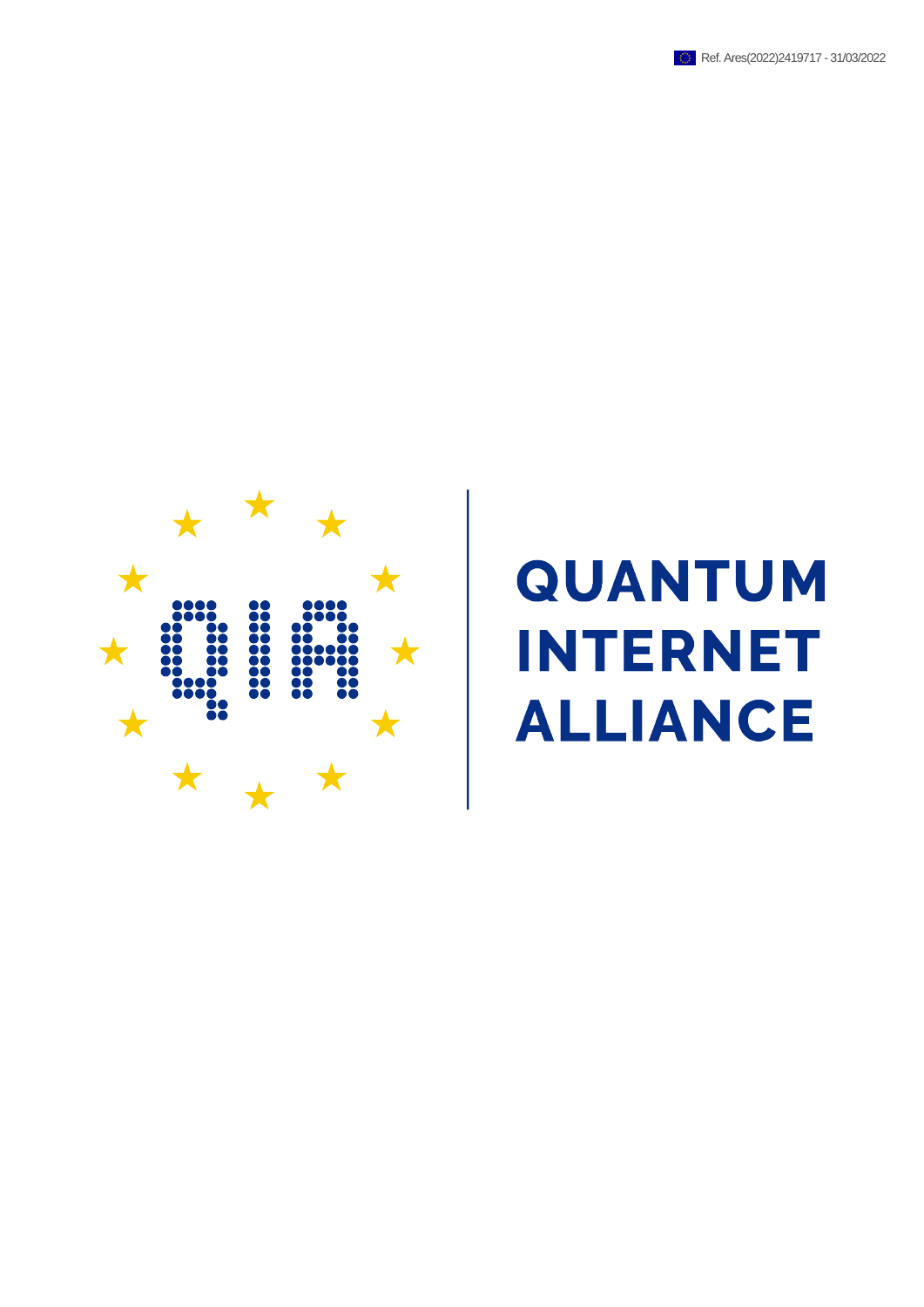

**D1.5 Comparison report on nextgeneration devices**

## **D1.5 Comparison report on next-generation devices**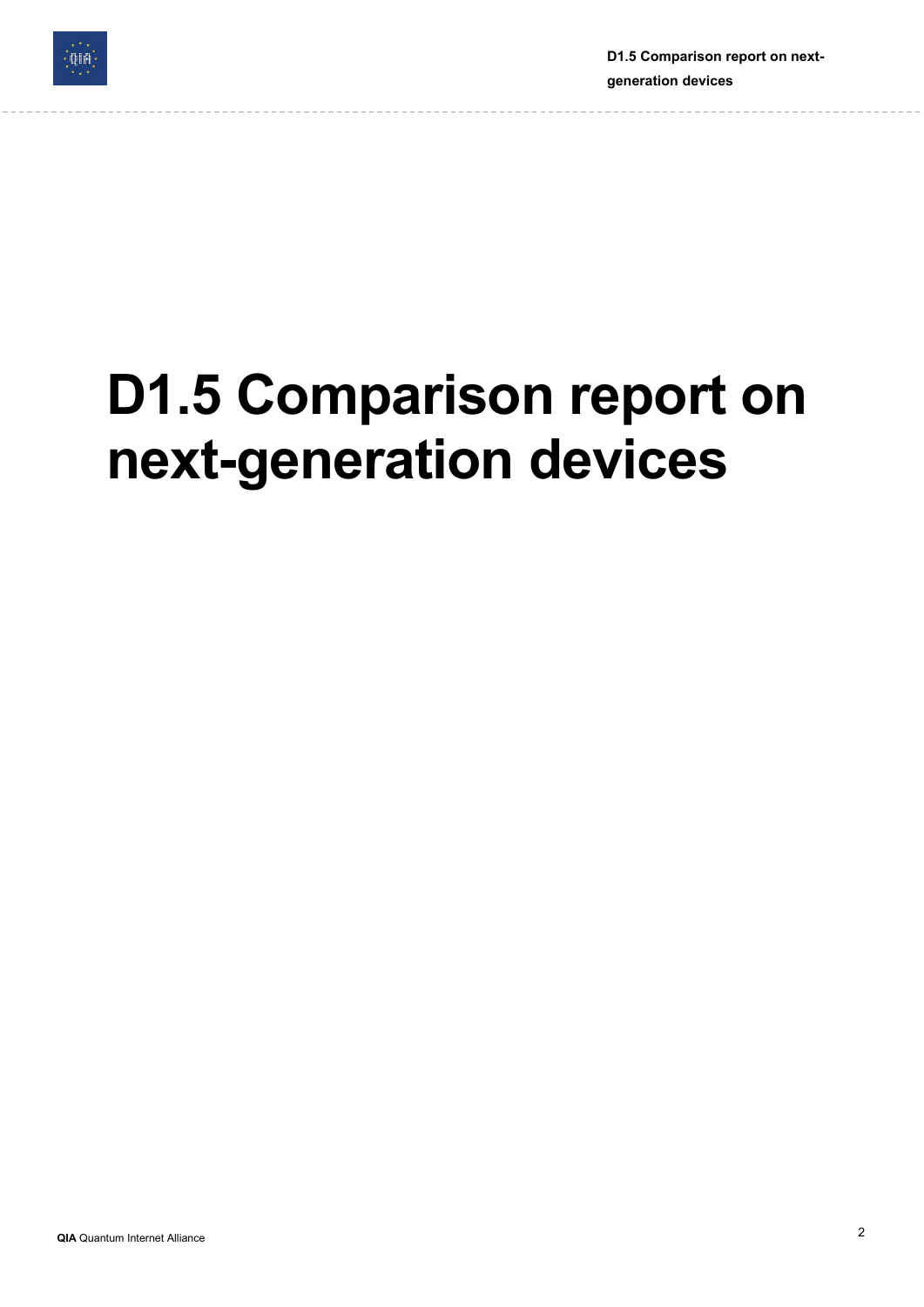

## **Document History**

| <b>Revision Nr</b> | <b>Description</b> | <b>Author</b> | <b>Review</b> | <b>Date</b> |
|--------------------|--------------------|---------------|---------------|-------------|
| V <sub>0</sub>     | Writing            | Tracy Northup |               | 31/03/2022  |

This project has received funding from the European Union's Horizon 2020 research and innovation programme under grant *agreement No 820445.*

The opinions expressed in this document reflect only the author's view and in no way reflect the European Commission's opinions. The European Commission is not responsible for any use that may be made of the information it contains.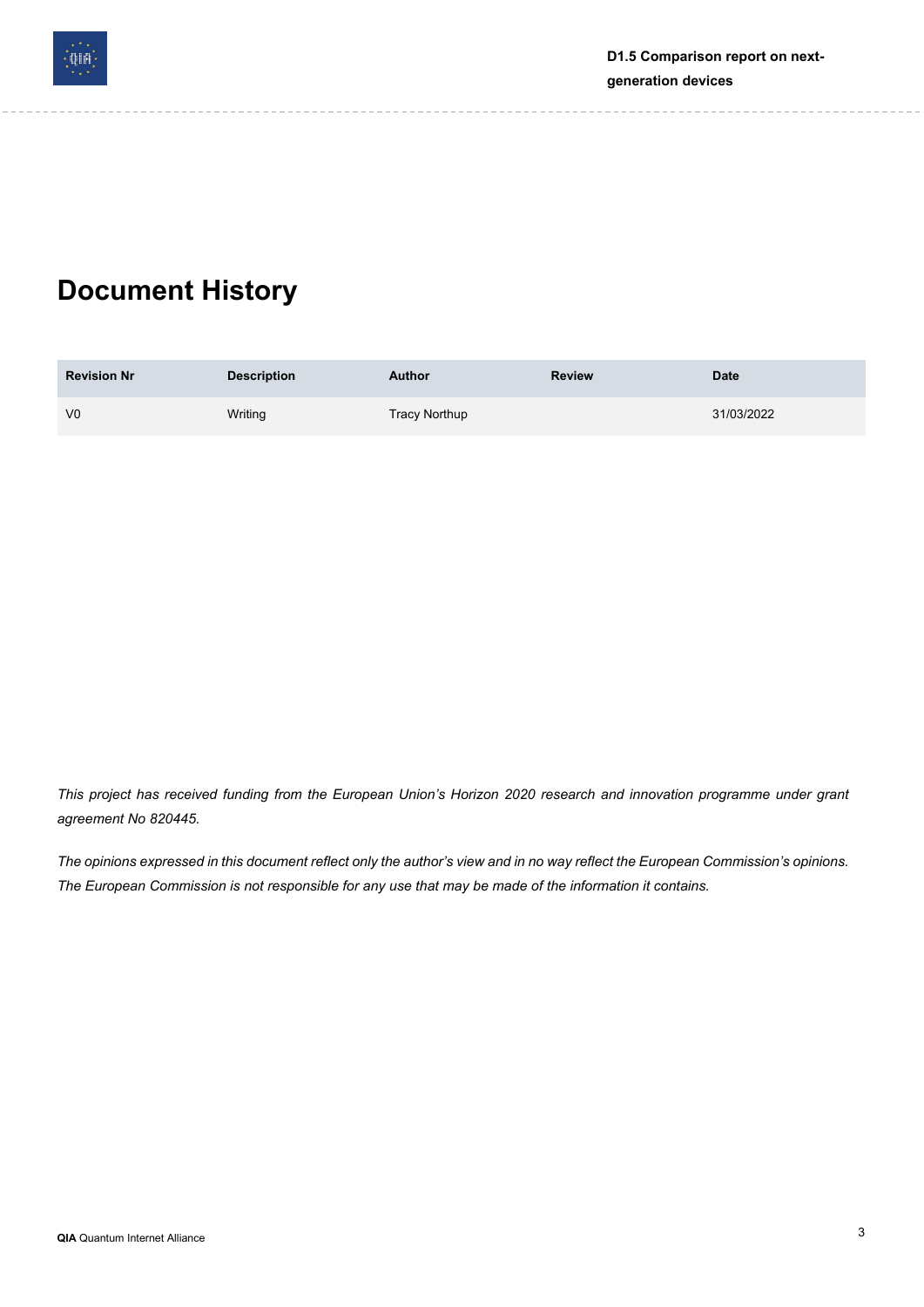

-----------------------

L

 $- - -$ 

### Index

| 1 <sub>1</sub> |  |
|----------------|--|
| 2.             |  |
| 3.             |  |
| 4.             |  |
| 5.             |  |
| 5.1.           |  |
| 5.2.           |  |
| 6.             |  |
| 6.1.           |  |
| 6.2.           |  |
| 7.             |  |
| 7.1.           |  |
| 7.2.           |  |
| 8.             |  |
| 9.             |  |

---------------------------------

 $\sim$   $\sim$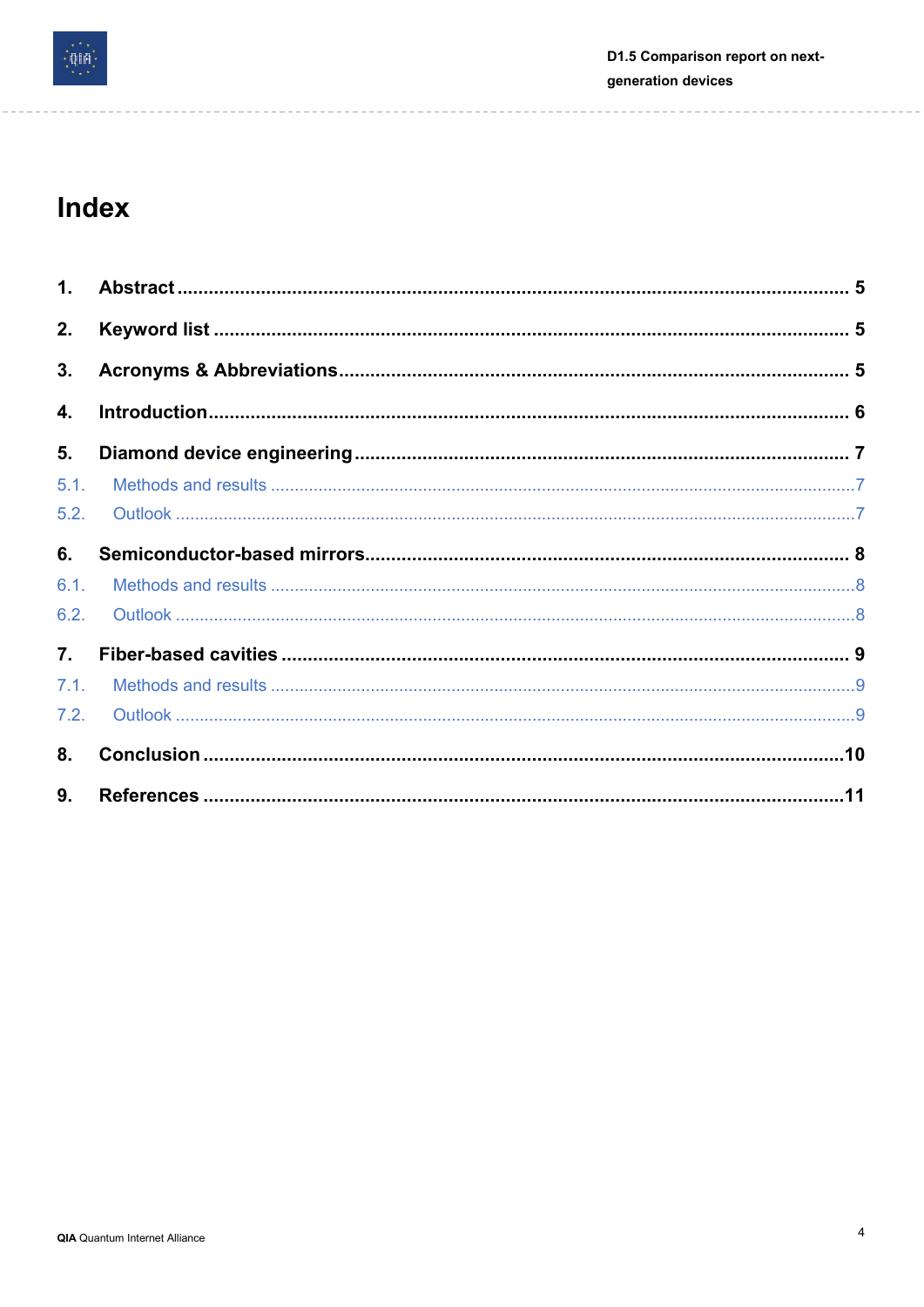

## <span id="page-4-0"></span>**1. Abstract**

Task 1.4 within the Quantum Internet Alliance (QIA) project was to develop enabling technologies for the next generation of endnode devices. The end-node devices that were used to generate remote entanglement and teleportation within QIA are at the forefront of the field; however, we are lacking a clear route to scale up these devices to more complex network settings. Thus, from the start of the project, we undertook multiple efforts to advance high-risk, high-gain technologies that could open up new paths to scalable networks. We focused on three technologies: diamond device engineering, semiconductor-based mirrors, and fiber-based cavities. In the present report, we summarize and compare the progress that was made along these three paths.

## <span id="page-4-1"></span>**2. Keyword list**

Quantum end nodes, scalable quantum networks, diamond-device engineering, semiconductor-based mirrors, fiber-based cavities

## <span id="page-4-2"></span>**3. Acronyms & Abbreviations**

| <b>DoA</b> | Description of Action            |
|------------|----------------------------------|
| EC         | European Commission              |
| <b>NV</b>  | Nitrogen Vacancy                 |
| QIA        | <b>Quantum Internet Alliance</b> |
| <b>WP</b>  | Work Package                     |
| <b>ZPL</b> | Zero Phonon Line                 |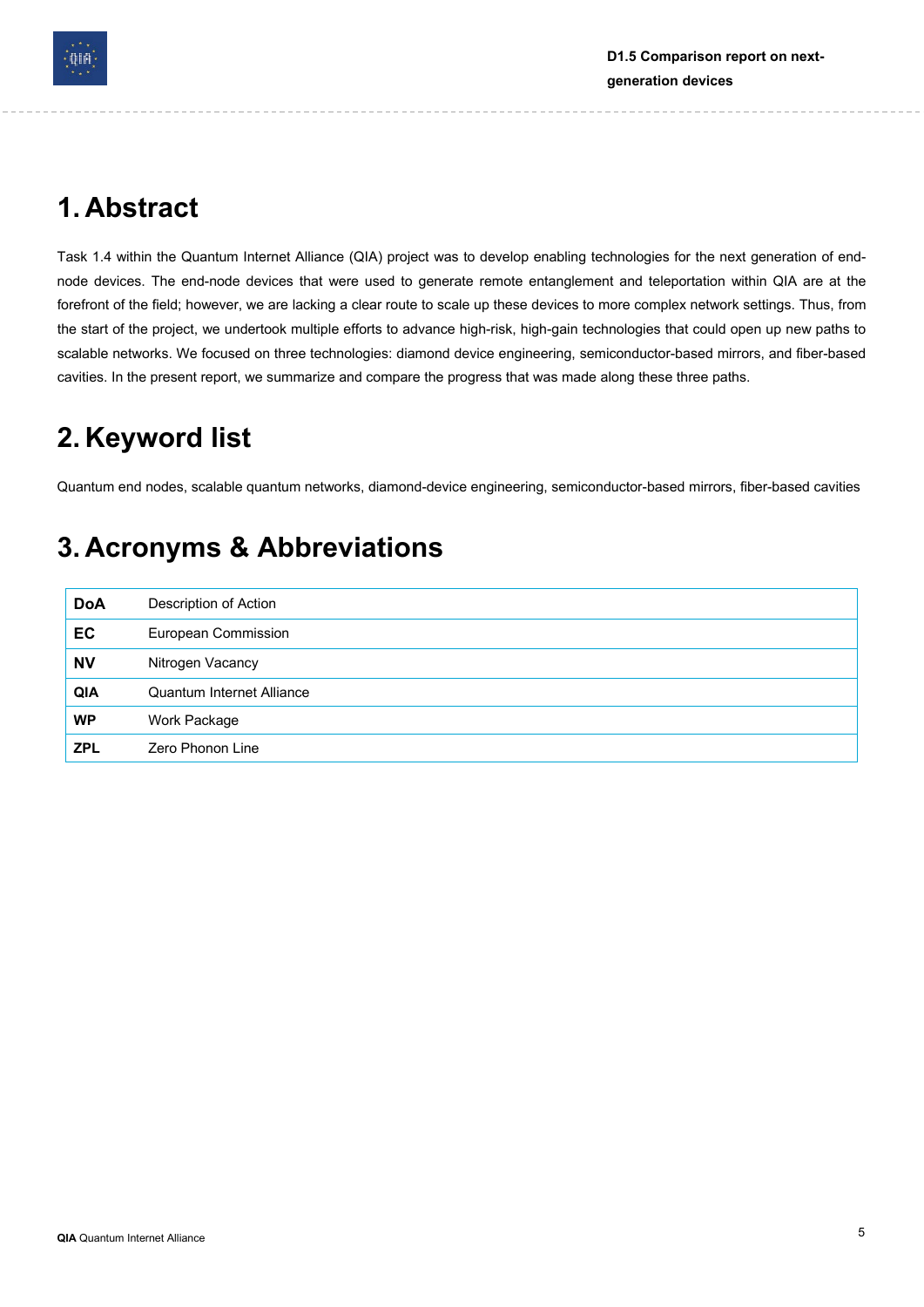

## <span id="page-5-0"></span>**4. Introduction**

The QIA project focused on three leading platforms for end nodes of quantum networks: atoms, ions, and nitrogen-vacancy (NV) centers. Within QIA, entanglement between two remote cavity-coupled atoms [1,2], two remote cavity-coupled ions [3], and three remote NV centers [4] was demonstrated. It is expected that these three platforms will continue to be at the forefront of quantum network demonstrations in the coming years. However, in order to extend these results to more complex network settings, it will not be sufficient simply to build more copies of our existing hardware. Instead, significant technological innovation is needed to develop next-generation devices.

The first route that we pursued was based on *diamond device engineering* in order to develop next-generation NV end nodes. Here, we focused on defect clusters of strongly coupled pairs of NVs in diamond. Our vision was that one NV of the pair would serve as a spin-photon interface and the other as a quantum memory in which remote entanglement could be stored, boosting the bandwidth available for quantum network protocols. The specific engineering challenge was to improve the production yield and coherence times of NV clusters as well as the charge state stability of individual NV centers.

Our second route targeted next-generation trapped-ion end nodes through the development of high-finesse *semiconductor-based mirrors* for optical cavities. This was a promising approach to address the charging effects in standard dielectric mirror coatings that are known to limit current experiments. Unfortunately, the project partner in this effort, Crystalline Mirror Solutions (CMS), was forced to withdraw from the project as of March 31, 2020 due to its acquisition by the American optics group Thorlabs.

Our third route was also based on cavities, and specifically, *fiber-based cavities*, which are a promising route to scale up all three end-node platforms. Fiber cavities were thus pursued for neutral atoms, as part of a dual-cavity approach; for trapped ions, as a means of increasing the coherent coupling rate between single ions and single photons; and for NV centers, as a means to enhance the zero-phonon-line (ZPL) photon rate and thus the remote entanglement rates.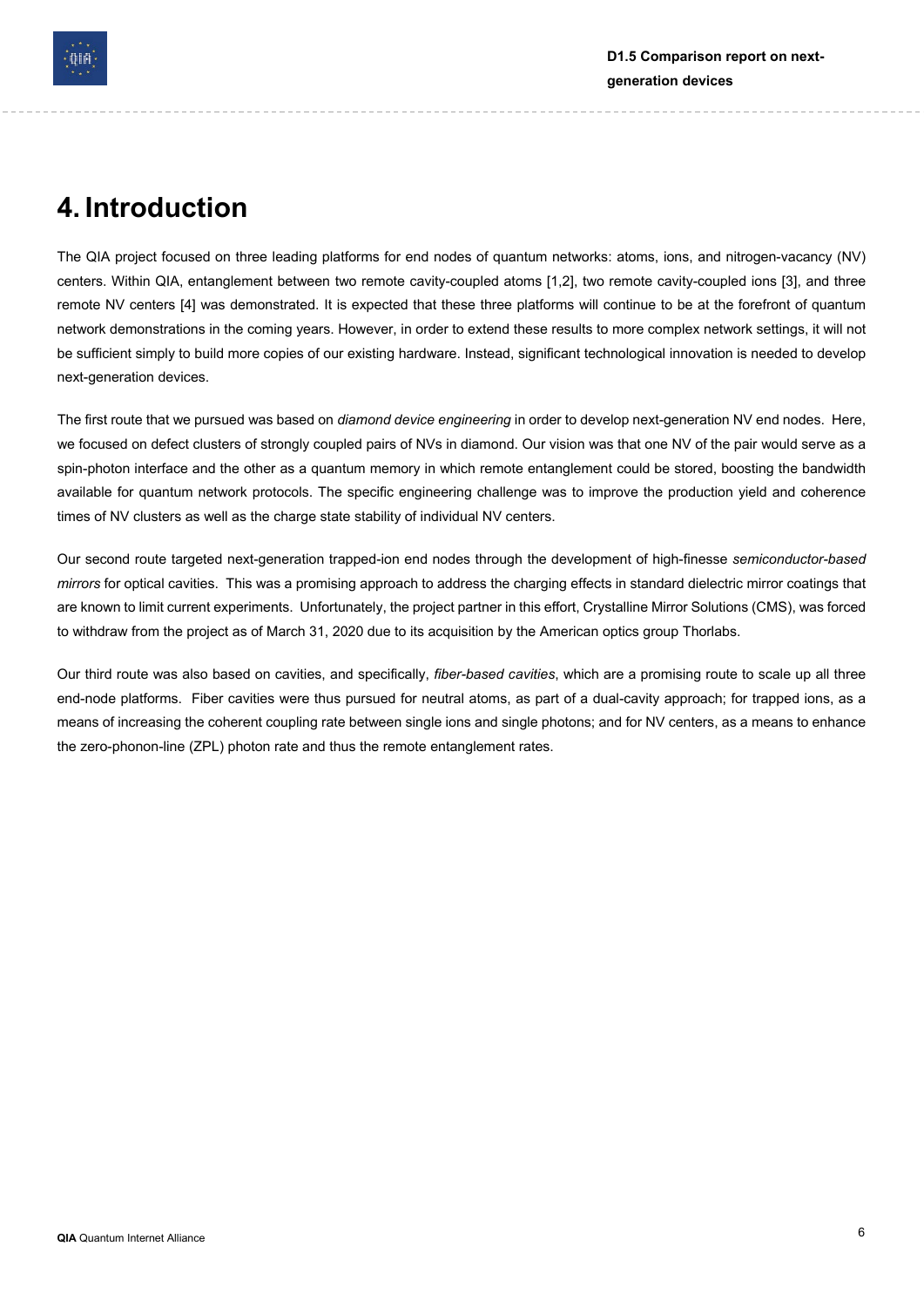

## <span id="page-6-0"></span>**5. Diamond device engineering**

#### <span id="page-6-1"></span>**5.1. Methods and results**

Efforts on diamond device engineering within QIA were led by the University of Stuttgart, in collaboration with TU Delft and Element Six. These efforts are also discussed in Section 2.4.1. of the Comparative Analysis Report produced for Deliverable 5.2.

Our aim was to produce pairs of NV centers, coupled via dipolar interactions, as a means to achive direct optical readout of spin qubits. These pairs were produced via ion implantation, which was successful but had a low conversion yield: only about one out of every 600 nitrogen atom implantation spots resulted in coupled NV center pairs. The low yield was due to the low implantation energy, which was necessary to avoid excessive ion straggle. In a subsequent effort, the conversion yield was improved by an order of magnitude by using a diamond sample in which NV centers had been created through the implantation of nitrogen-rich molecules [5].

Spin-spin entanglement within the coupled NV center pairs was demonstrated at room temperature.

A second engineering effort was based on single NV centers in phosphorus-doped diamond samples; the overabundance of electrons from phosphorus can effectively stabilize the charge environment. Within QIA, a dramatic improvement was demonstrated in the charge-state stability of shallow NV centers, without negative consequences for the spin coherence. An optical linewidth narrowing was also observed, but lifetime-limited linewidths — required for quantum network experiments — have not yet been achieved.

#### <span id="page-6-2"></span>**5.2. Outlook**

Building on the improved conversion yield that has been obtained for NV-center clusters, the next step will be to demonstrate tripartite entanglement between opticallly active spins. With regards to phosphorus-doped samples, further studies are required to find an optimal doping concentration, which we expect will allow lifetime-limited linewidths to be achieved.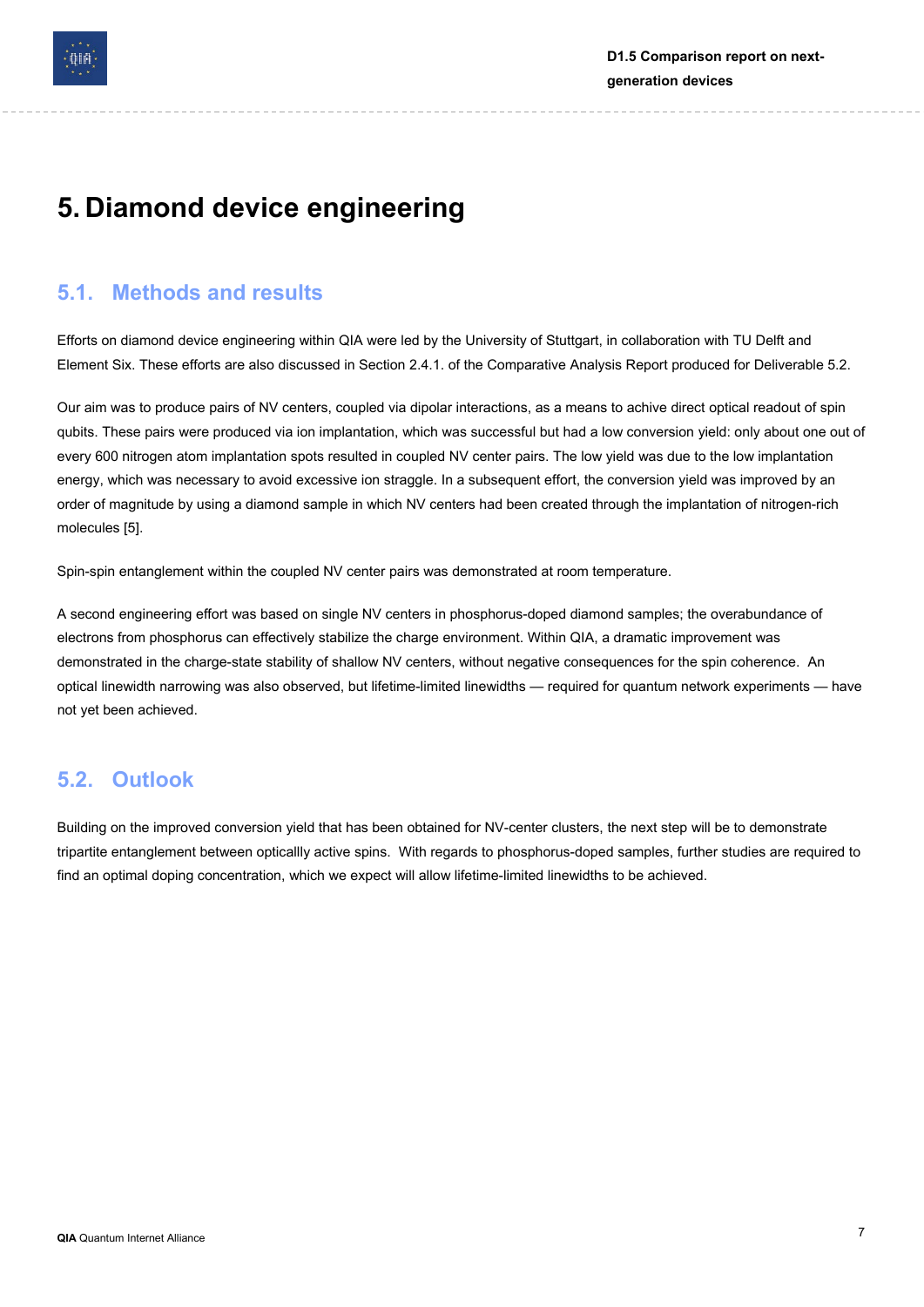## <span id="page-7-0"></span>**6.Semiconductor-based mirrors**

#### <span id="page-7-1"></span>**6.1. Methods and results**

Semiconductor "supermirrors" based on substrate-transferred single-crystal GaAs/AlGaAs multilayers offer a solution to the surface charging problems that arise when trapped ions are placed in the vicinity of dielectric mirrors. Until recently, dielectric mirrors were the only available means to achieve low enough scattering and absorption losses for cavity-based quantum network experiments. However, in recent years, CMS pioneered a novel approach based on substrate-transferred crystalline coatings. At the start of the project, these semiconductor mirrors were only available at wavelengths too far in the infrared to be of use for QIA's three experimental platforms. Furthermore, it was unknown whether it would be possible to transfer the coatings (grown via molecular beam epitaxy) onto the mirror substrates used in quantum network experiments, which have tight radii of curvature (between 1 cm and 10 cm) in order to boost spin-photon coupling rates.

To address the first question, on wavelength compatibility, CMS started to develop a Bragg mirror structure for a target wavelength of 850 nm. After several discussions with epitaxial wafer suppliers, it was decided to select the material combination InGaP/AlGaAs instead of an AlGaAs-only semiconductor heterostructure. For testing the ultra-low optical absorption of such a structure with the photo-thermal common-path interferometry (PCI) method, CMS preselected possible laser sources around the target wavelength of 850 nm.

To address the second question, on compatibility with substrates with tight radii of curvature, CMS revisited and optimized every step in the process chain. A mechanical bonding chuck was redesigned to perform a controlled bonding process of the semiconductor mirror dies with the highly curved surface of the optical substrate. It was thus possible to perform temperature annealing under mechanical pressure to prevent a delamination of the semiconductor die after the initial contact (due to lower initial bond strength). For testing the mechanical stability of the bonded semiconductor die after annealing, wet chemical etch tests were performed. This etch process is necessary for the final mirror production and serves as the ultimate test for the adhesion strength.

Work on both questions ceased in December 2019, when CMS was acquired by Thorlabs, as discussed in Section 4.

#### <span id="page-7-2"></span>**6.2. Outlook**

As of 2022, semiconductor crystalline mirrors are still considered a potentially transformative approach for cavity-coupled ion-trap end nodes of a quantum network. However, the expertise no longer exists in Europe to investigate this question within a European research project.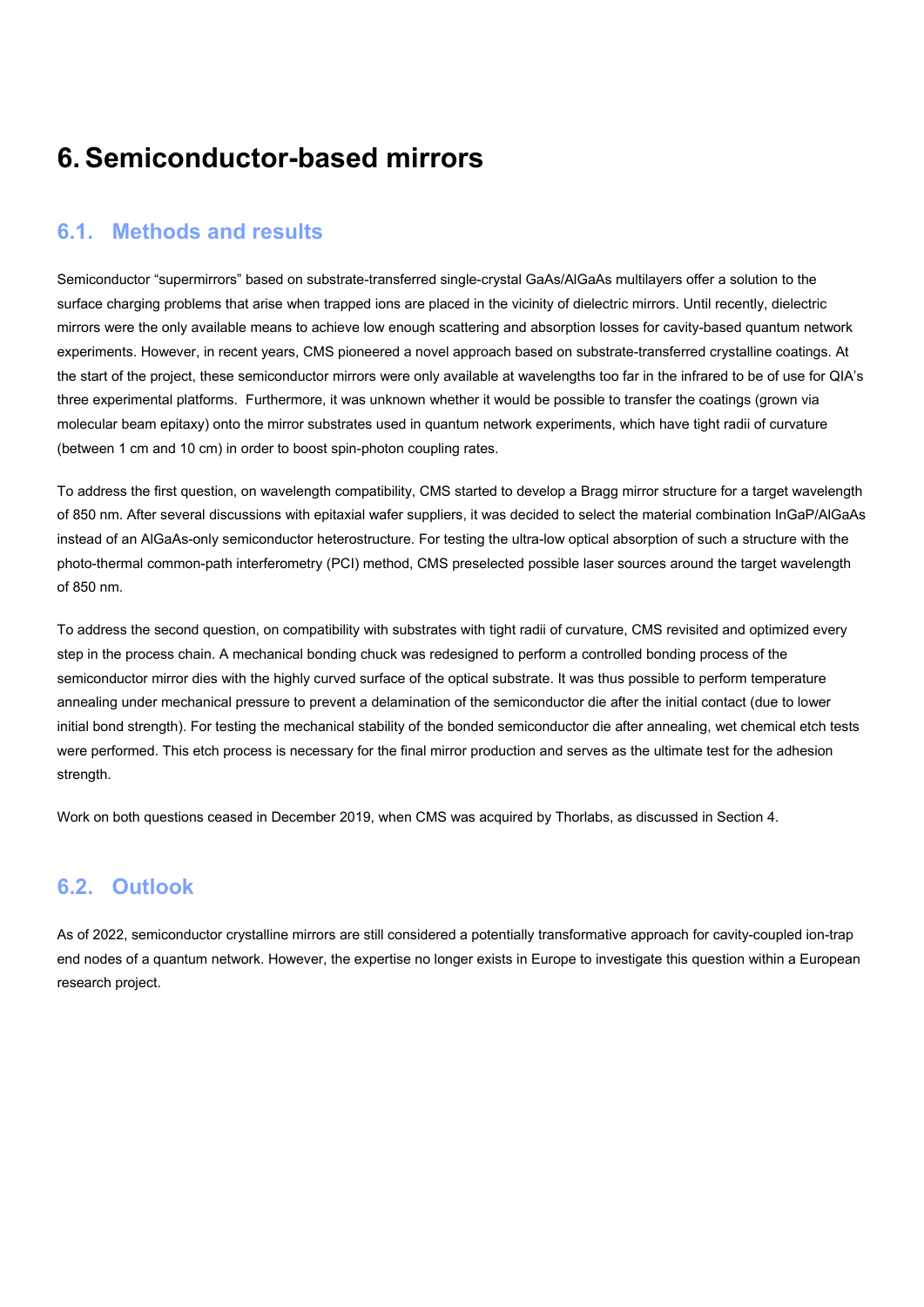## <span id="page-8-0"></span>**7. Fiber-based cavities**

#### <span id="page-8-1"></span>**7.1. Methods and results**

Device engineering of fiber-based cavities was carried out in parallel on all three experimental end-node platforms. These efforts benefited substantially from discussions and exchange of technical information between the teams throughout the project.

A quantum network node based on a pair of crossed optical-fiber cavities was constructed for the first time by QIA researchers at the Max Planck Institute of Quantum Optics [6]. It was shown that this pair of cavities provides two quantum channels, each coupled to a single trapped atom. One quantum channel can be used, for example, to write information into the atom, which serves as a quantum memory, while the other is used to read out the memory [6]. More recently, the two channels have been used to achieve nondestructive detection of photonic qubits, in which the qubit information is preserved with a fidelity of 96.2(3)% [7].

For trapped ions, a fiber-based cavity was constructed within the QIA at the University of Innsbruck [8]. This cavity is based on a novel design that allows the fiber-cavity axis to be oriented along the ion-trap axis, thus enabling the coupling of long ion strings to the cavity. In an initial experiment with the new setup [9], the fiber mirrors were used to probe the contribution of dielectrics to the heating rate of trapped ions, a materials issue that will be important to understand for future quantum-network and quantumcomputing experiments [10].

For NV centers, a fiber-based cavity consists of one fiber-based mirror and a second mirror on a fused silica substrate with an embedded diamond membrane. QIA researchers at TU Delft have recently achieved resonant addressing and Purcell enhancement of a nitrogen-vacancy center in such a cavity [11].

#### <span id="page-8-2"></span>**7.2. Outlook**

The two cavities in the crossed-cavity setup currently operate at wavelengths of 780 nm and 795 nm, both corresponding to rubidium atom transitions. It is planned to rebuild the setup with one cavity at a telecommunications wavelength in order to facilitate long-distance quantum network protocols [12].

The next steps for the trapped-ion fiber cavity consist of demonstrating and characterizing the coherent coupling between a single ion and a single photon. It will also be important to adapt existing ion-photon entanglement protocols to take into account the inherent birefringence of fiber cavities.

Three improvements are planned for the NV-center fiber cavity: an implementation of microwave spin-state control, a reduction of vibrations in the experimental system, and an increase of the cavity finesse by suppressing diffraction losses. It is expected that these improvements will lead to near-unity excitation of the NV center, more than an order of magnitude gain in ZPL photon collection, and a cooperativity greater than one, demonstrating that coherent processes play a dominant role in the spin-photon interactions.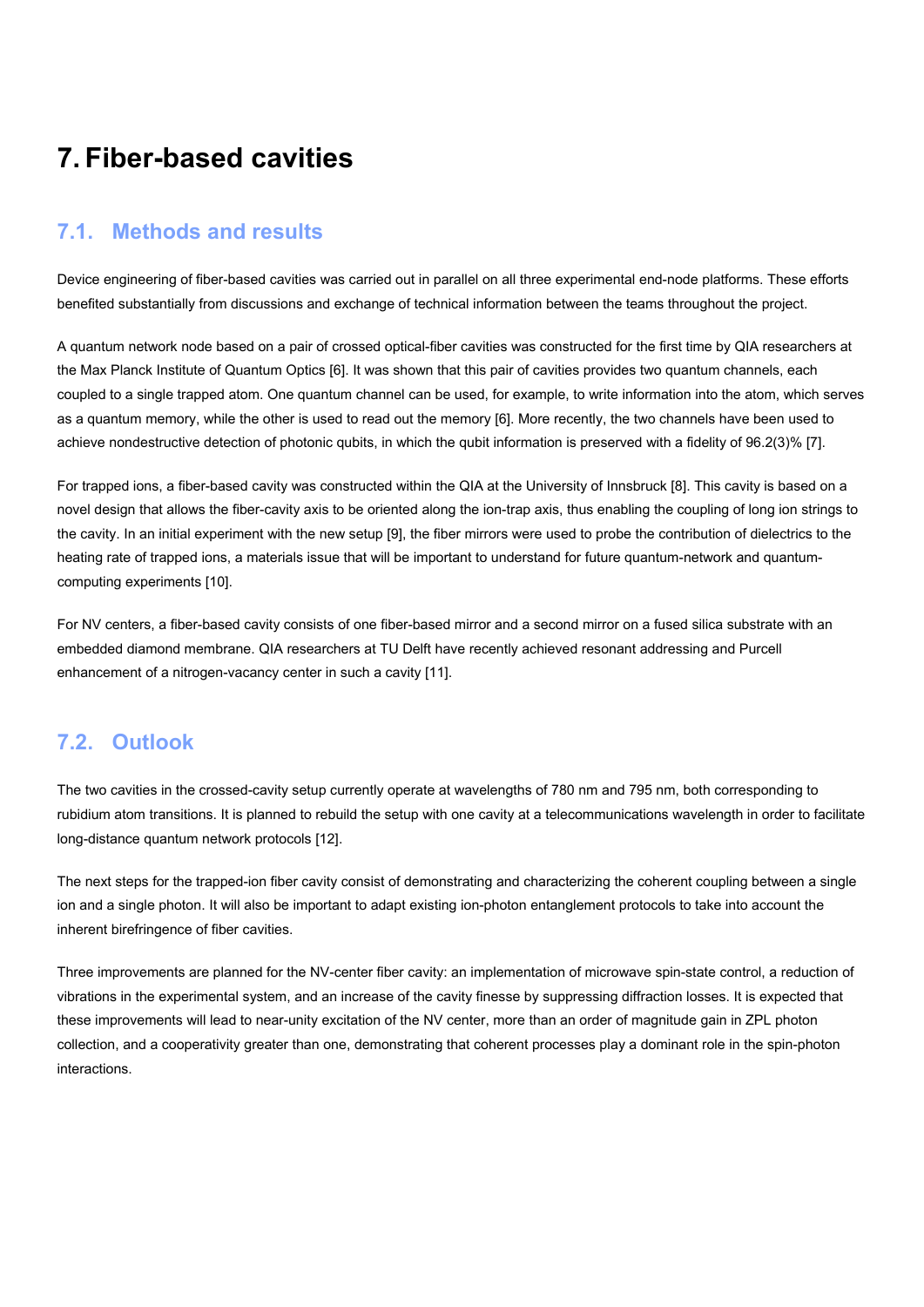

## <span id="page-9-0"></span>**8. Conclusion**

During the QIA project, significant progress has been made towards next-generation devices. Extensive engineering and analysis of NV-based devices led to the demonstration of spin-spin entanglement within coupled NV pairs and to improved charge-state stability based on phosphorus doping. However, more investigation is needed on both fronts. While efforts to develop semiconductorbased mirrors for quantum networks were halted due to the acquisition of CMS, novel fiber cavities were implemented at all three end-node platforms, profiting from synergies between our technical approaches.